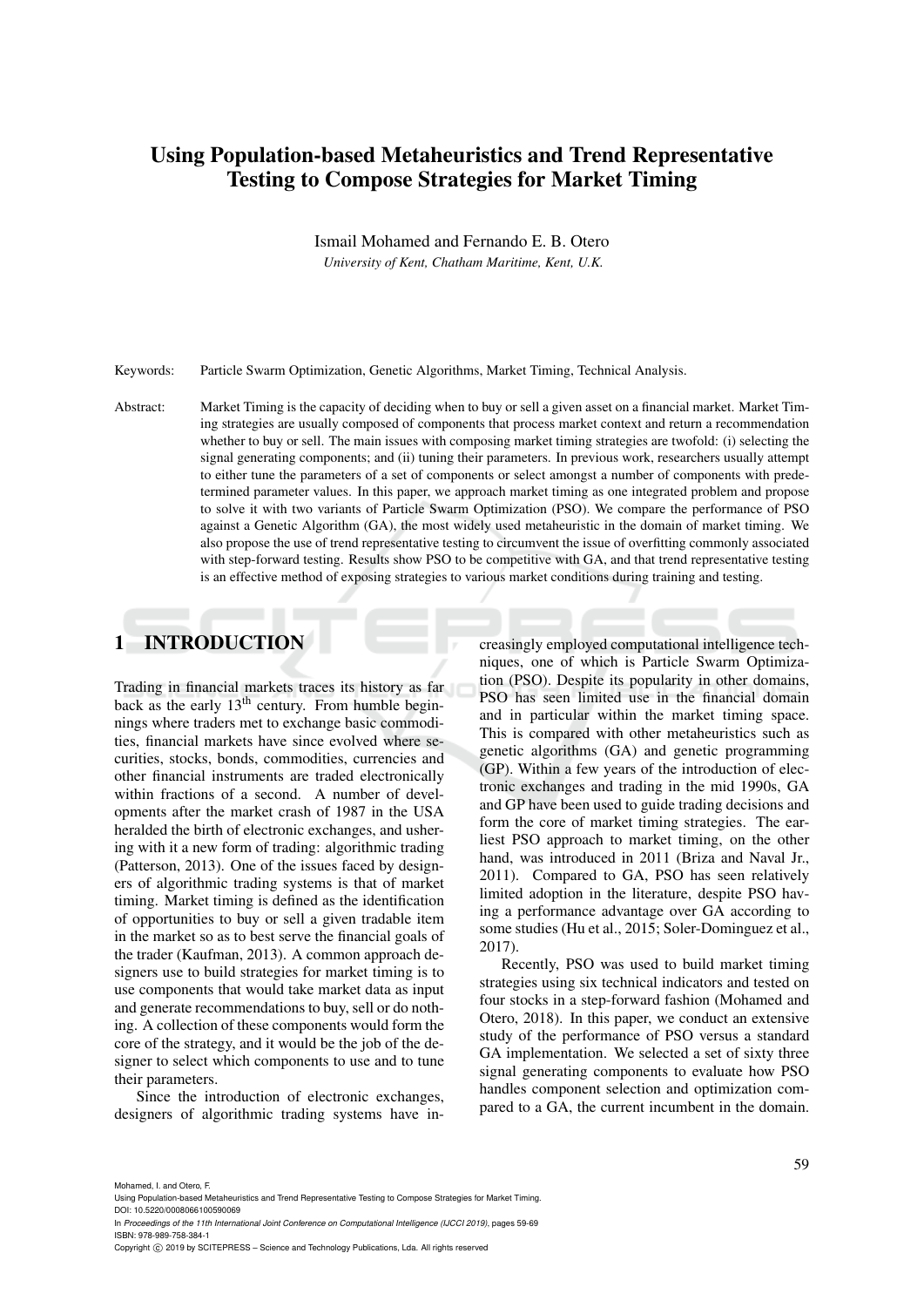We also introduce the concept of trend representative testing and apply it to overcome limitations with stepforward testing – the current standard testing method when it comes to market timing.

The remainder of the paper is structured as follows. In Section 2 we review the approach to formalize the problem of market timing in such a fashion so as to consider both the selection of signal generating components and the tuning of their parameters. In Section 3 we cover related work done in the application of metaheuristics to the problem of market timing and the associated limitations. In Section 4 we introduce the concept of trend representative testing and discuss how it can potentially overcome limitations with current testing standards. In Section 5 we discuss how PSO and GA were adapted to tackle market timing. We discuss our experimental setup, present the results obtained and provide a critique of the performance of the various metaheuristics involved in Section 6. Finally, in Section 7 we present a conclusion and suggestions for future research.

### 2 MARKET TIMING

As discussed previously, market timing is the capacity of deciding when to buy or sell a given security. Traders in financial markets have continuously looked for ways to best decide when to take action with a given stock, and here we discuss the various schools of thought that have emerged over time. The schools of thought can be roughly categorized into two major styles: technical analysis and fundamental analysis.

Technical analysis can be defined as the analysis of a security's historical price and volume movements, along with current buy and sell offers, for the purposes of forecasting its future price (Kaufman, 2013). The philosophy behind technical analysis is built upon three pillars: price discounts all the information we need to know about the traded security, prices move in trends and history has a likelihood of repeating itself. The first pillar assumes that all the forces that can affect the price of a security have been accounted for and already exerted their influence when the actual trade took place. This includes the psychological state of the market participants, the expectations of the various entities trading in that particular security, the forces of supply and demand, and the current state of the entity which the stock represents amongst other factors. It is therefore sufficient to only consider price movements and their history, as they are a reflection of all these forces and their influence. The second pillar assumes that prices move in trends based on the actions of traders currently dealing in

that security and their expectations. The third pillar assumes that markets, presented with an almost similar set of stimuli and circumstances, have a tendency of reacting in the same fashion as it had in previous exposures. This was proven empirically in the histories of various securities across many markets over time as traders react in the same consistent fashion to shifts in price.

Techniques employing technical analysis will often take the form of functions known as indicators. Indicators will take in price history, along with a set of parameters that govern various aspects of an indicators behavior, and return a signal: an indication of whether it is favorable to buy or sell at the current moment. As an exhaustive list of all indicators currently available to the modern trader would easily fill multiple volumes, it is beyond the scope of this paper. Instead, the reader is directed to the works of Pring (Pring, 2002) and Kaufman (Kaufman, 2013) for a more detailed look at the world of technical analysis.

Fundamental analysis is the process of deriving the value of a security's value by analysis of the financial state of the company it represents (Penman, 2013). This will include analyzing current and previous financial documents and accounting records for the company, considering current management personnel and their performance in the past, sales performance history, earning history, current market sentiment towards the company and macroeconomic conditions, amongst many other factors. After considering these factors, analysis can arrive at a fair value for the security and a projection for it moving forward. Fundamental analysis is built on the core assumption that a discrepancy occurs between a security's fair price and market price as the market moves to close that gap. Recommendations for buying or selling the security are therefore based on identifying this discrepancy and how best to utilize it to achieve returns. As the rate of release of information could become an issue with some of the traditional information sources, fundamental analysis has grown to include techniques such as sentiment analysis over social media streams.

Instead of following a purest approach, a large number of traders would base their strategies on techniques from both schools. It is quite common for traders to use fundamental analysis for portfolio composition, then use technical analysis for market timing. It would actually be prudent to use methods from both schools to hedge the trader's risk in one or more of the components being mistaken or fed false data<sup>1</sup>, and thus produce signals that might result in losses. In this paper, we have chosen to focus on using technical analysis indicators for the purposes of market timing.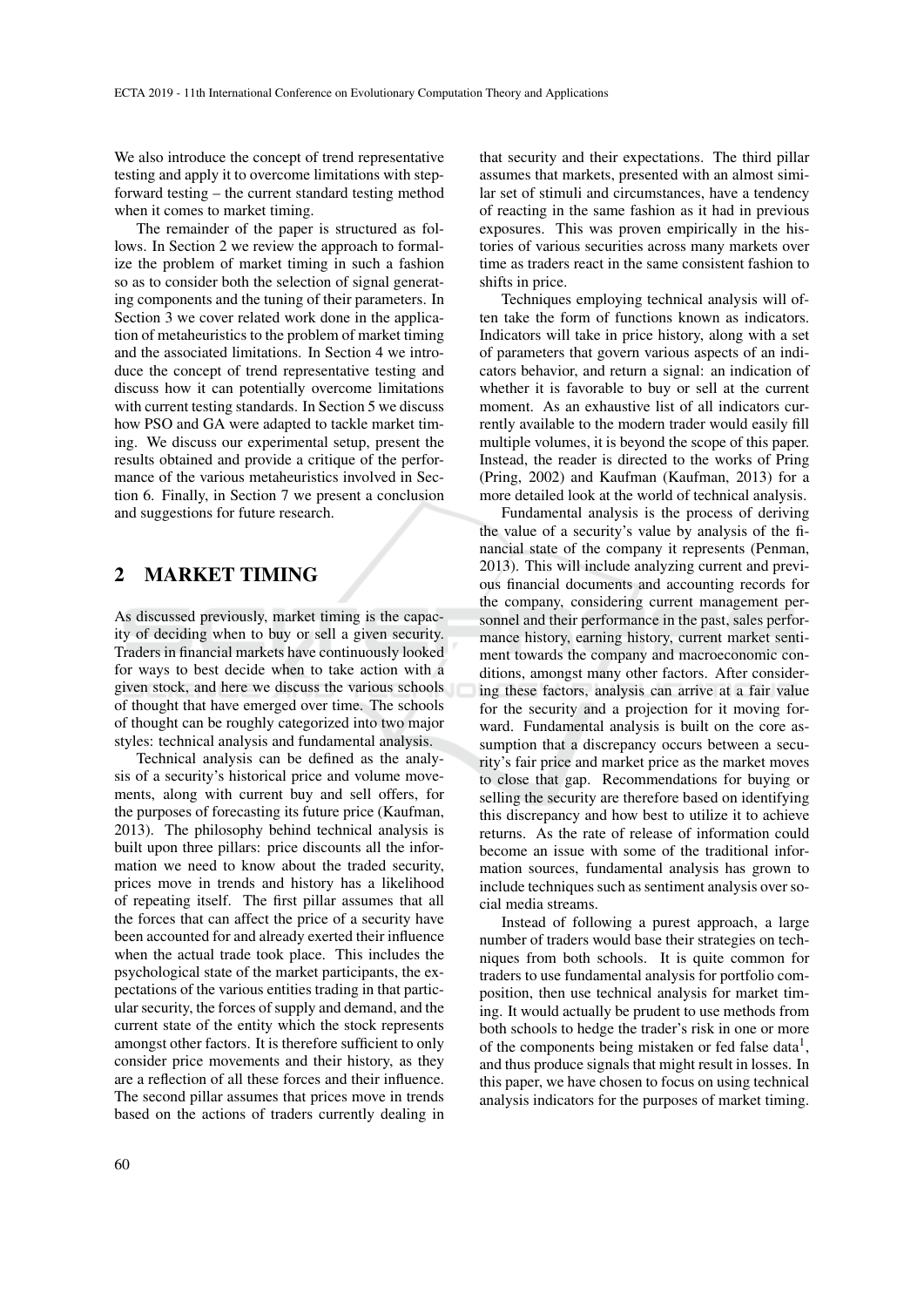As alluded to earlier, a market strategy could be built using a collection of components, where every component *t* consumes information regarding a security and returns a signal indicating whether to buy or sell. A component's signal is limited to three values: 1 for a buy recommendation, −1 for a sell recommendation and 0 for a hold recommendation. Every component will also have a weight and a set of parameters. The parameters will control the behavior of that component and are unique to every component type. The weight controls how much influence the component has on the overall signal produced by the candidate solution. The overall signal of the candidate solution is taken as the aggregation of weighted components, and interpreted as follows: buy when positive, sell when negative or hold otherwise. Formally, we can present this formulation as follows:

solution = {
$$
w_1t_1, ..., w_nt_n
$$
},  $\forall t_i : \{t_i^1, ..., t_i^x\}$  (1)  
signal =  $\sum_{i=1}^{n} w_it_i$  (2)

where  $x$  denotes the number of parameters for the component at hand, *w* represents the weight assigned to the component at hand, *t* represents a single component and *n* is total number of components within the solution. The weights for the components are all normalized to be between 0 and 1, and have a total sum of 1. As we are seeking to select the least possible subset that achieves our set objectives, varying combinations of components, along with varying values for component weights and parameters, will produce a rich landscape of candidates that return different signal values for the same market conditions.

### 3 RELATED WORK

In two recent and comprehensive studies, Hu et al. (Hu et al., 2015) and Soler-Dominguez et al. (Soler-Dominguez et al., 2017) investigate the use of computational intelligence techniques in finance. While the study by Soler-Dominguez et al. was more holistic in its coverage, the study done by Hu et al. was focused on the use of computational intelligence in the discovery of trading strategies. Both studies considered a large number of metaheuristics that belong un-

der the computational intelligence umbrella, and that included evolutionary algorithms (GA, GP, differential evolution), swarm intelligence (PSO, ACO, artificial bee colony optimization), stochastic local search (simulated annealing, ILS, tabu search, GRASP), fuzzy systems and neural networks amongst others. Both studies cover a combined time span starting with the early 1990's and ending with recent times.

By surveying the techniques covered in both studies, we can see that genetic algorithms (GA), and to a slightly lesser extent genetic programming (GP), are the most applied metaheuristics when it comes to the issue of market timing. One of the earliest works using GA was by Allen and Karjalanien (Allen and Karjalainen, 1999). In it, Allen and Karjalanien use a GA to develop trading rules based on technical analysis indicators, and benchmarked their results against a buy-and-hold strategy and out of sample data. Another approach is to use GA to directly optimize the parameters of one or more financial analysis indicators, be they fundamental or technical in nature. Examples of such an approach can be seen in the work of de la Fuente et al. (de la Fuente et al., 2006) and Subramanian et al. (Subramanian et al., 2006) – the latter tackling market timing as a multi-objective optimization problem. Both of these approaches directly encode the indicator parameters into the GA chromosome, and use the metaheuristic to arrive at the values for these parameters that produce the best results. Other approaches since then use GA to improve the fitness of another primary metaheuristic in charge of producing the trading signals by optimizing its parameters. These primary, signal-producing metaheuristics included fuzzy systems, neural networks, selforganizing maps (SOM) and a variety of classification algorithms. A thorough breakdown of such synergistic approaches can be seen in (Hu et al., 2015). More recent approaches using GA to tackle market timing can be seen in the work of Kampouridis and Otero (Kampouridis and Otero, 2017) and Kim et al. (Kim et al., 2017).

Particle swarm optimization (PSO) has not seen the popularity of GA and GP in the space of market timing. Though introduced much later than GA, PSO has started seeing some adoption in the area. The earliest PSO approach to tackle market timing was proposed by Briza and Naval, Jr. (Briza and Naval Jr., 2011). Inspired by Subramanian and colleagues (Subramanian et al., 2006), the authors optimized the weights of instances of five technical indicators who had preset parameter values according to industry wide standards. All the weighed instances of the technical indicators would then produce a cumulative signal whether to buy or sell. The authors approached

<sup>&</sup>lt;sup>1</sup>An example of this would be using a purely fundamental approach while trading Enron before its crash and bankruptcy in late 2001. A post-mortem investigation by the U.S. Securities and Exchange Commision (SEC) showed that the information published in the firm's financial documentation were false, leading to investments by market participants that were built on mislead assumptions.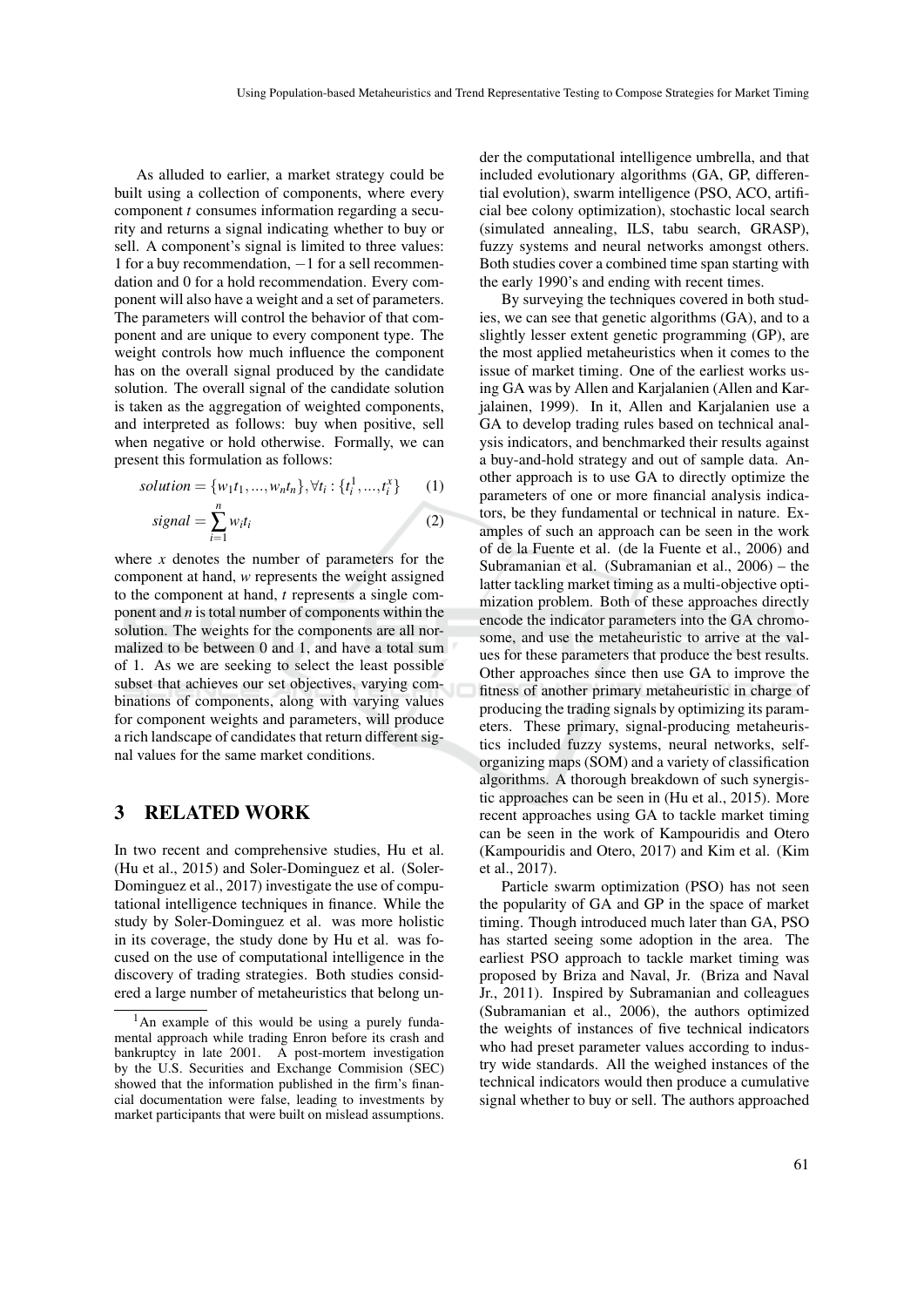the issue of market timing as a multi-objective optimization problem, and optimized for percentage of return and the Sharpe ratio. Chakravarty and Dash (Chakravarty and Dash, 2012) also used PSO for market timing by utilizing it to optimize a neural network capable of predicting movements in an index price. Similarly Liu et al. (Liu et al., 2012) used PSO to optimize a neural network that generated fuzzy rules for market timing and reported positive results.

More recently, Chen and Kao (Chen and Kao, 2013), used PSO to optimize a system that relied on fuzzy time series and support vector machines (SVM) to forecast the prices of an index for the purposes of market timing. Ladyzynski and Grzegorzewski (Ladyzynski and Grzegorzewski, 2013) used a combination of fuzzy logic and classification trees to identify price chart patterns, while PSO is used to optimize the parameters of the aforementioned hybrid approach. In their results, the authors have noted that use of PSO vastly improved the predictive capacity of the fuzzy logic and classification tree hybrid, and that the overall system proved to be promising. In the work by Wang et al. (Wang et al., 2014), a combination of a reward scheme and PSO was used to optimize the weights of two technical indicators. The Sharpe ratio was used to measure the performance of the hybrid, and in their results, the authors note that their system outperformed other methods such as GARCH. Bera et al (Bera et al., 2014) used PSO to only optimize the parameters of a single technical indicator. Although trading on the foreign exchange instead of the stock exchange, the authors note that their system has shown to be profitable in testing. Sun and Gao (Sun and Gao, 2015) used PSO to optimize the weights on a neural network that predicted the prices of securities on an exchange. The authors note that their system was able to predict the price with an error rate of around 30% when compared to the actual prices. Karathanasopoulos and colleagues (Karathanasopoulos et al., 2016) used PSO to optimize the weights on a radial basis function neural network (RBF-NN) that is capable of predicting the price of the crude oil commodity. Though not on the stock exchange, the trading of commodities occurs on similar exchanges and uses many of the same market timing techniques. Compared to two classical neural network models, the authors note that their PSO-augmented approach significantly outperformed them in predictive capacity.

In the nine discussed publications on the use of PSO in market timing, we can see a salient trend: PSO is used in a secondary role to optimize a primary metaheuristic or computational intelligence technique that is responsible for signal generation. There are only three exemptions: (Briza and Naval Jr., 2011),

(Wang et al., 2014) and (Bera et al., 2014). In these three publications, the authors used PSO as the only metaheuristic, and within them PSO was either used to optimize the weights of a set of technical indicators or their parameters, but not both in unison. The only attempt we are aware of that considers both the selection of technical indicators and optimize their parameters was by Mohamed and Otero in (Mohamed and Otero, 2018). In it, the authors used PSO to both optimize the parameters of six technical indicators, as well as tune the weights of the generated signals and prune ineffective ones. They tested their work against four stocks and show that using PSO was a viable approach albeit with some caveats: only a limited number of indicators was used (6 in total); a small number of datasets (4 in total); and no baseline algorithm is used to assess the performance of PSO.

The work proposed in this paper addresses limitations identified in the literature so far: (1) it considers the optimization of both selection of technical indicators and their parameter values; and (2) avoid the tendency of strategies to overfit when using step-forward testing by proposing the use of trend representative testing.

## 4 TREND REPRESENTATIVE **TESTING**

The prominent method of testing a market timing strategy in the literature surveyed is a procedure known as step-forward testing (Kaufman, 2013; Hu et al., 2015; Soler-Dominguez et al., 2017). In stepforward testing, a stream of security data is divided chronologically into two sections: the earlier section for training and the later for testing. Although relatively easy to implement, this approach has a number of shortcomings. During training with this method, the training mechanism might only be exposed to the upwards, downwards or sideways trends available in the data. This raises the likelihood of the strategy produced to be overfit to one of those trends only and the chances of the strategy performing poorly in opposite trends. For example, if during training, all the data available represented uptrends, then a strategy trained with such data would produce poor results in a downtrend, and vice versa. Standard strategies taken during training, such as k-fold cross validation, are not easily applicable due to the structure of the data.

In order to overcome the limitations associated with step-forward testing, we propose the use of trend representative testing, as suggested by domain experts (Kaufman, 2013). The idea behind trend representative testing is to have a library of security data that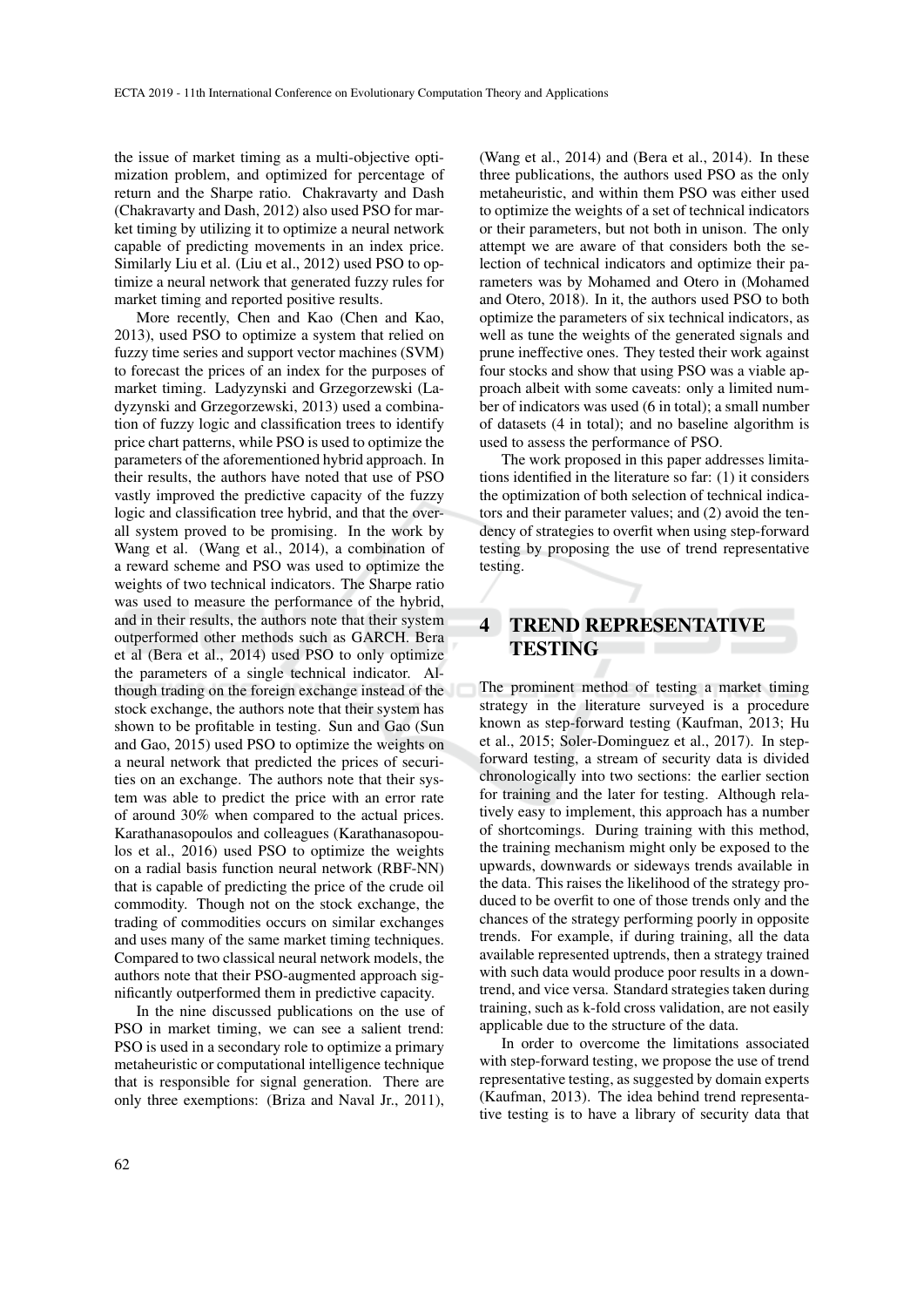represents all three trends at various intensities and time lengths. Exposing strategies to these various trends during training improve their chances of performing better under numerous market conditions.

The process of building the trend representative dataset is as follows. First, raw security data is downloaded from a publicly available data provider. Second, this data is scanned for price shocks, and when one is detected, the raw data is divided into two cords – one before and one after the price shock respectively. The reason we remove price shocks is that they are outlier events, and including them in training data would imply that these highly irregular and very disruptive events can be readily predicted, which is not the case. Besides being catastrophic events, price shocks are rare and training a strategy to use them would be highly impractical. Price shocks are defined as price actions that are five times the Average True Range (ATR) within a short period of time (Kaufman, 2013). The cords are then subsampled with moving sliding windows of various sizes to produce strands that can be used for training and testing. The final step is to categorize these strands into upwards, downwards and sideways trends based on the Directional Index technical indicator (Pring, 2002) to ascertain intensity and direction.

In order to use this new dataset, we propose randomly picking a representative upwards, downwards and sideways strand from the pool of strands designated for testing. This triplet is then used by the algorithm within an iteration to measure the fitness of  $+0.2 \times RSI(Overbought = 70, Over sold = 30,$ its candidate solutions. First a candidate solution is tested against each individual strand, and the results averaged to arrive at the final fitness for that candidate within that particular iteration. After all the candidates for the iteration have been assessed, a new triplet is selected for the next iteration and the process is repeated until the algorithm has completed its run. The idea behind trend representative testing is that we want discourage niching or specializing in one particular trend type and instead promote discovering market timing strategies that fair well against various market conditions.

# 5 METAHEURISTICS AND MARKET TIMING

In this section we will explore how to encode our market timing formalization, explaining how the metaheuristics were adapted to use this encoding and tackle the problem of market timing.

| MACD |  |                                     |      | RSI                                |        |                      |       | <b>Chaikin</b> |  |                              |      |
|------|--|-------------------------------------|------|------------------------------------|--------|----------------------|-------|----------------|--|------------------------------|------|
|      |  | Fast<br>Weight Period Period Period | Slow | Smooth                             | Weight | Over-<br>bought sold | Over- | Period         |  | Fast<br>Weight Period Period | Slow |
|      |  |                                     |      | $0.3$ 12 $27$ 9 0.2 70 30 14 0.5 3 |        |                      |       |                |  |                              |      |
|      |  |                                     |      |                                    |        |                      |       |                |  |                              |      |

Figure 1: An example of an encoded candidate solution with three components.

### 5.1 Individual Representation and Fitness

Before discussing how the metaheuristics were adapted to tackle market timing with the aforementioned formalization, let us first consider how we can encode a candidate solution and assess the fitness of these individuals. The first step to work with the proposed formalization of market timing is to find an appropriate encoding for candidate solutions. A candidate solution would be a collection of signal generating components, each with a weight and set of parameters. For example, if we had three signal generating components such as the technical indicators Moving Average Converge Diverge (MACD), the Relative Strength Indicator (RSI) and the Chaikin Oscillator (Chaikin), we could possibly have a candidate solution of:

 $0.3 \times MACD(Fast Period = 12, Slow Period = 27,$ *Smooth Period* = 9)  $Period = 14$ 

 $+0.5\times$ *Chaikin*(*Fast Period* = 3,*Slow Period* = 10)

where the number preceding the indicator represents its weight and the values in the brackets represent the values of parameters per indicator. A visual example can be seen in Figure 1.

As the metaheuristics used are all based on a population of individuals, where each individual represents a candidate solution, we choose to encode a candidate solution as a multi-tier associative array. The top level binding associates an indicator identifier with a set of of its parameters. The bottom level binding associates a parameter identifier with its value. These parameters are dependent on indicator type, but all indicators have an instance of a weight parameter.

We choose to encode individuals in this manner as this allows us the flexibility of using as many components as we would like, without having to worry about the type and amount of parameters per component used or memorize a mapping of positions as would have been the case of using an array. The semantics of how to handle the components and tune the weights and parameters is then left to be implemented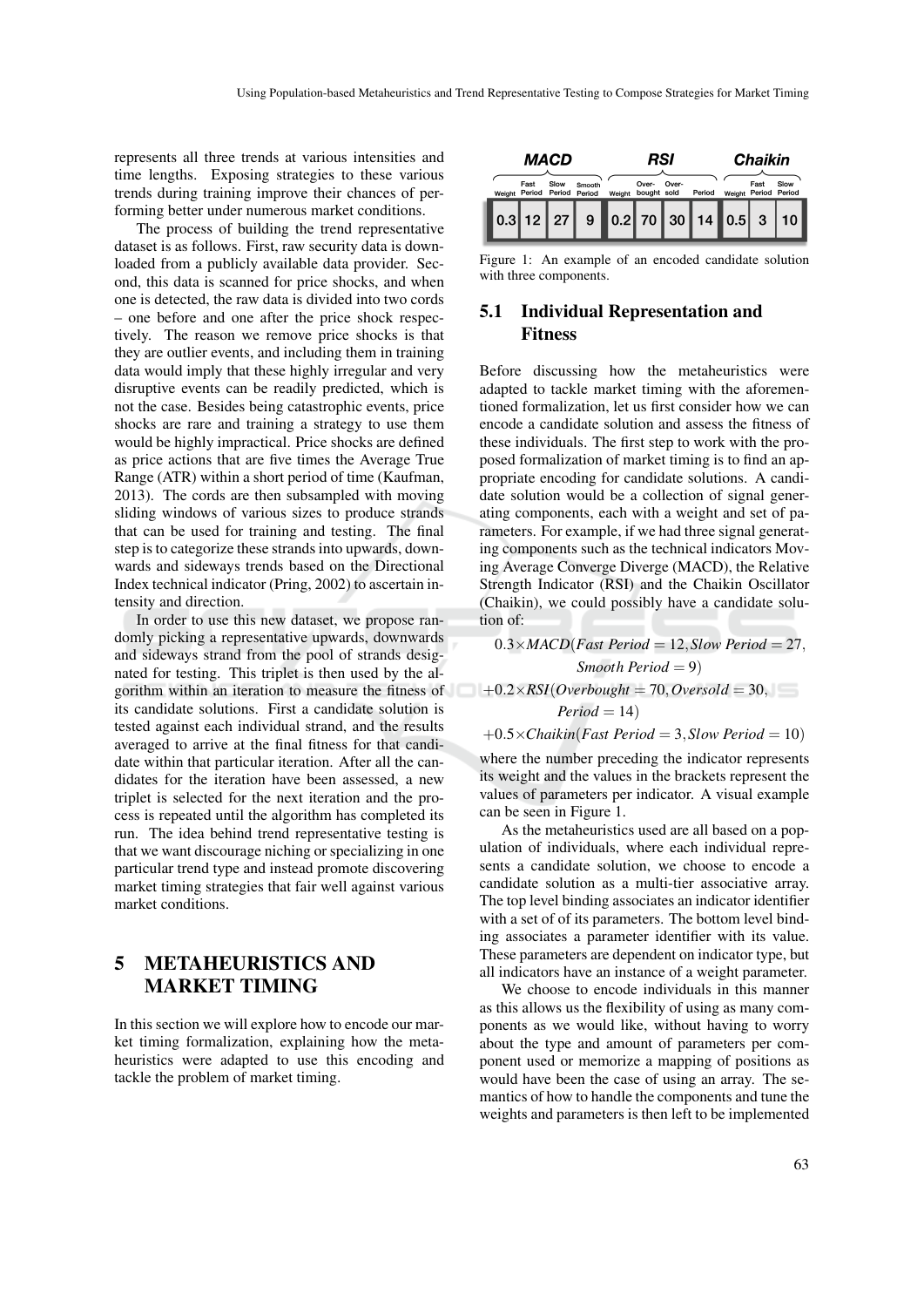in the metaheuristics, as will be discussed shortly. A new candidate solution is generated by instantiating components from the available catalog with random values for the parameters and adding it to the dictionary representing the individual.

As for assessing the fitness of an individual, we chose to maximize the Annualized Rate of Return (AROR) generated by backtesting the individual at hand. Backtesting would simulate trading based on the aggregate signal produced by a solution over a preset time period for a given asset. As for AROR, this can be defined as:

$$
AROR_{simple} = \frac{E_n}{E_0} \times \frac{252}{n}
$$
 (3)

where  $E_n$  is final equity or capital,  $E_0$  is initial equity or capital, 252 represents the number of trading days in a typical American calendar and *n* is the number of days in the testing period.

#### 5.2 Genetic Algorithms

In order to apply genetic algorithms (GA) to tackle market timing using our proposed formalization, we started with a typical implementation of GA and modified its operators in order to accommodate how we encode candidate solutions. First, individuals selected for crossover are chosen using a typical tournament procedure, with the tournament size being a userdefined parameter. In preparation for crossover, the components in the genotype of individuals selected are ordered by key. A crossover point is then selected at random such that it lands between the definition of two components but not within them. Using the example mentioned earlier, we can generate a crossover point either between the definition of MACD and RSI, or between RSI and Chaikin. An example of a crossover operation can be seen in Figure 2. When a mutation event is triggered, a random component in an individual's genotype is replaced by a newly instantiated copy of the same component type. This newly instantiated copy would use random values for the constituent parameters, but still within valid range.

Crossover and mutation are used to generate a new population for the next generation, and this procedure continues until the allocated budget of generations are exhausted. An archive is used to keep track of the elite individuals per generation, with the most fit individual in the archive reported at the end of the GA run as the proposed solution.



Figure 2: An example of a crossover operation.

#### 5.3 Particle Swarm Optimization

We now turn our attention to adapting Particle Swarm Optimization (PSO) to tackle market timing. PSO will use the same encoding of the solution to represent a particle within its swarm, but the standard dynamics of PSO operators will have to be changed in order to adapt it to the problem at hand and use the solution encoding proposed.

The basic PSO model can be seen in Algorithm 1. This model supports both *l*-best and *g*-best neighborhood structures, based on the neighborhood size. When the neighborhood size is less than the total size of the population, we have an *l*-best neighborhood structure, otherwise we have a *g*-best neighborhood structure. A number of modifications are introduced in order to adapt PSO to tackle market timing. The first modification was that we pushed down the implementation of the addition, subtraction and multiplication operators required by the velocity update mechanism (lines 8–15) to be at the component level and not the metaheuristic level, in order to be agnostic to the types of signal generating components and their parameters. This would no longer limit the parameter types to either be in the binary or real-valued domains. A designer is now free to include a signal generating component of an arbitrary number of parameters and parameter types as long as the implementation of that component provides overrides to the necessary operators. Secondly, we also adopted a number of measures to promote convergence within the swarm and prevent velocity explosion (Clerc, 2002).<sup>2</sup> The

<sup>2</sup>Early experiments indicated the tendency of particles to adopt ever increasing values for velocity if left unchecked, leading to the particles quickly seeking the edges of the search space and moving beyond it.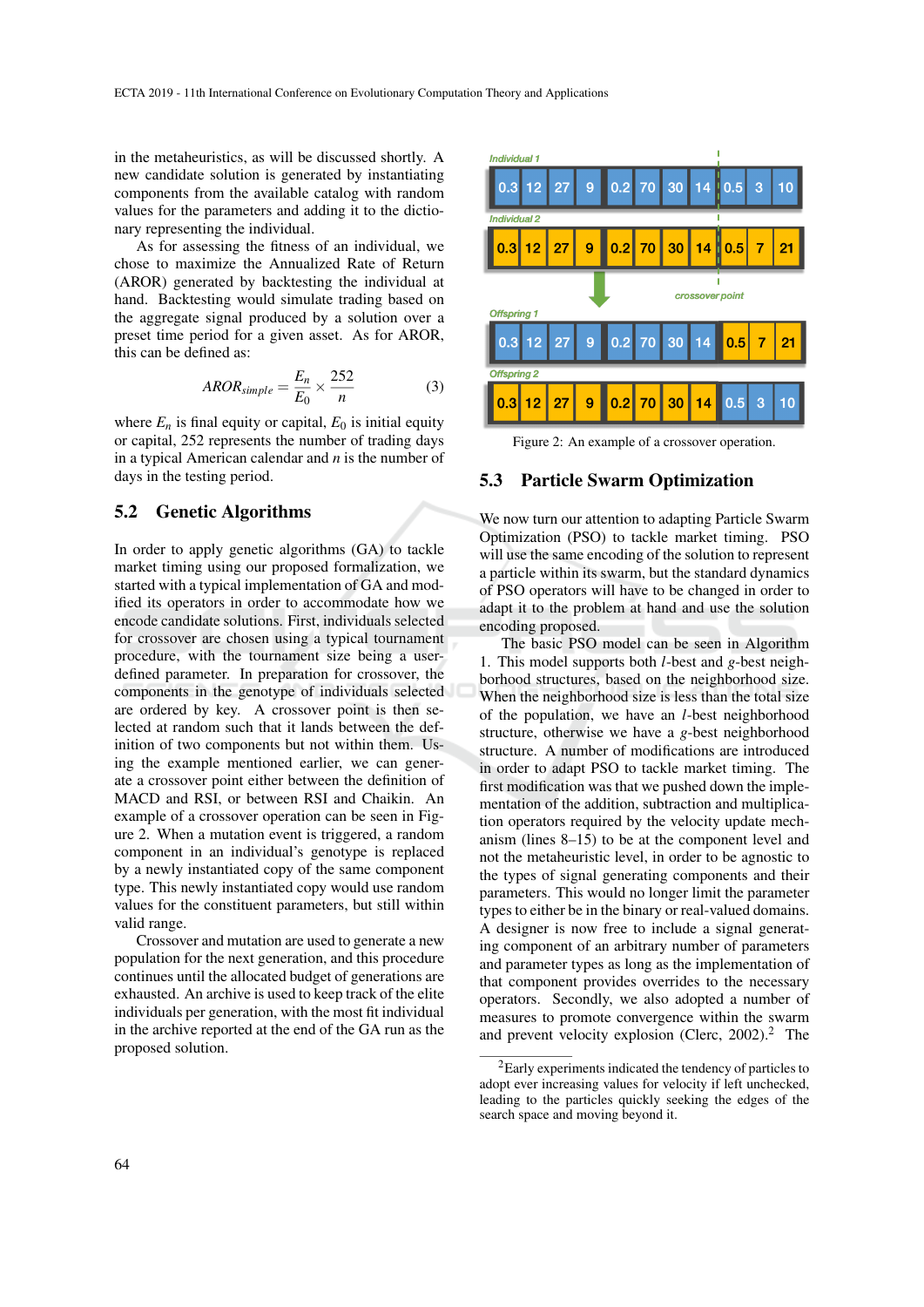|  |  |  |  | Algorithm 1: Basic PSO high-level pseudocode. |
|--|--|--|--|-----------------------------------------------|
|--|--|--|--|-----------------------------------------------|

|     | 1: initialize swarm S                                              |
|-----|--------------------------------------------------------------------|
|     | $2:$ repeat                                                        |
| 3:  | <b>for</b> every particle $x_i$ in S <b>do</b>                     |
| 4:  | <b>if</b> $f(x_i) > personal\_best(x_i)$ then                      |
| 5:  | personal $best(x_i) \leftarrow f(x_i)$                             |
| 6:  | end if                                                             |
| 7:  | <b>for</b> every component <i>j</i> in particle <i>i</i> <b>do</b> |
| 8:  | $bias \leftarrow \alpha v_{ij}(t)$                                 |
| 9:  | cognitive $\leftarrow c_1 r_1(y_{ij}(t) - x_{ij}(t))$              |
| 10: | social $\leftarrow c_2r_2(\hat{y}_{ij}(t) - x_{ij}(t))$            |
| 11: | $v_{ij}(t+1) \leftarrow bias + cognitive + social$                 |
| 12: | if $j \in R$ then                                                  |
| 13: | $x_{ij}(t+1) \leftarrow x_{ij} + v_{ij}(t+1)$                      |
| 14: | else if $j \in [0,1]$ then                                         |
| 15: | $Pr(x_{ij}(t+1) \rightarrow 1)$ : sigmoid $(v_{ij}(t+1))$          |
| 16: | end if                                                             |
| 17: | end for                                                            |
| 18: | end for                                                            |
|     | 19: <b>until</b> stopping criteria met                             |
|     | 20: return fittest particle                                        |
|     |                                                                    |

first of the measures is that we used a decreasing inertia schedule. This means that for every step of the algorithm, inertia for every particle decreases by an amount defined by a function based on the number of iterations left. The second measure we adopted was that we scaled down  $v_{ij}(t + 1)$  before updating a particle's state by a user-defined factor. As an alternative to velocity scaling, we also considered Clerc's Constriction as defined in (Clerc, 1999). The PSO would now be able to optimize both the parameters and weights of these components in relation to a financial fitness metric.

A common problem faced by search metaheuristics, PSO included, is getting stuck in local optima. Multiple measures have been devised since the introduction of the basic model to remedy that problem with varying degrees of success (Engelbrecht, 2005). Inspired by the work done by Abdelbar with Ant Colony Optimization (ACO) in (Abdelbar, 2008), we introduced a variation of PSO that stochastically updates the velocity of its particles only when it is favorable in terms of fitness. We will refer to this variation of PSO in the remainder of this paper as PSO*<sup>S</sup>* . The modifications required for PSO*<sup>S</sup>* are reviewed next.

Every particle *x* in the swarm *S* represents a candidate solution. From our earlier discussion, this means that a particle's state is a collection of weighted components, where each component has its own set of parameters. A particle starts out with an instance of all the available signal generating components, each instantiated with random weights and parameter values. In contrast with the basic PSO model, the cognitive and social components of the velocity update equation are modified to be calculated as:

$$
cognitive = \begin{cases} y_i(t) - x_i(t) & \text{if rand()} < \left| \frac{f(y_i(t))}{f(x_i(t)) + f(y_i(t))} \right| \\ 0 & \text{otherwise} \end{cases} \tag{4}
$$
\n
$$
social = \begin{cases} \hat{y}_i(t) - x_i(t) & \text{if rand()} < \left| \frac{f(\hat{y}_i(t))}{f(x_i(t)) + f(\hat{y}_i(t))} \right| \\ 0 & \text{otherwise} \end{cases} \tag{5}
$$

- *x*: particle
- *i*: current particle index
- *y*: personal best
- $\hat{y}$ : neighborhood best
- $f(x)$ : the fitness of *x*
- *rand*(): random number between 0 and 1

According to equations 4 and 5, the cognitive and social components will only stochastically influence velocity update if there is an improvement in fitness, following a hill climbing fashion.

# 6 EXPERIMENTAL SETUP AND **RESULTS**

In order to evaluate the effectiveness of the proposed formulation in composing effective market timing strategies, we tested our PSO, PSO*<sup>S</sup>* and GA. As all three algorithms have parameters, testing was preceded with hyper-parameter optimization performed using the iterated racing procedure (IRace) (López-Ibáñez et al., 2016). The IRace procedure was run with a budget of 300 iterations and a survivor limit of one, in order to arrive at a single configuration for each metaheuristic. The results of the IRace procedure can be seen in Table 1. In regards to PSO, IRace arrived at swarm sizes that are similar for both variants. The configuration discovered for PSO uses a much lower number of iterations when compared with the configuration for PSO*<sup>S</sup>* . We can also see that the PSO configuration is slightly more reliant on the cognitive component with an *l*-best neighborhood spanning half the swarm, while the PSO*<sup>S</sup>* configuration is slightly more reliant on the cognitive component with a *g*-best neighborhood structure. Both PSO configurations favored velocity scaling over Clerc's constriction, with PSO using relatively larger steps while PSO*<sup>S</sup>* uses relatively smaller steps based on the scaling factors. After hyper-parameter optimization, we ended up with two PSO configurations: a fast acting *l*-best PSO and a slower *g*-best PSO with stochastic state update. As for GA, the findings of IRace show that the configuration had a relatively high mutation rate and a relatively low crossover rate when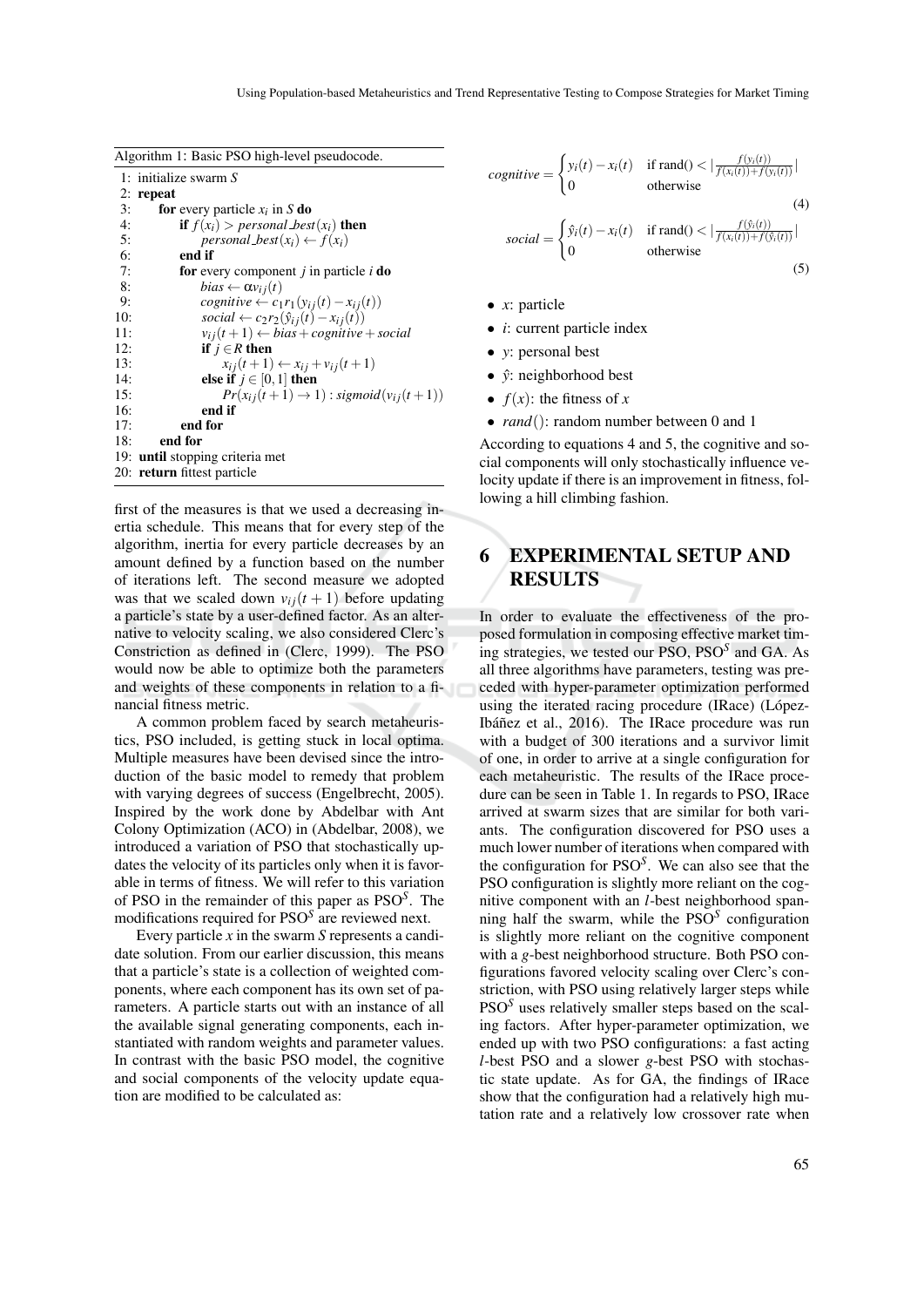Table 1: IRace discovered configurations for each of the algorithms tested.

| PSO                   |         | PSO <sup>S</sup>      |         | GA                           |        |
|-----------------------|---------|-----------------------|---------|------------------------------|--------|
| Population            | 45      | Population            | 59      | Population                   | 53     |
| <b>Iterations</b>     | 28      | <b>Iterations</b>     | 261     | Generations                  | 266    |
| Neighbors             | 26      | Neighbors             | 59      | <b>Mutation Probability</b>  | 0.6306 |
| c1                    | 2.4291  | c1                    | 3.2761  | <b>Crossover Probability</b> | 0.455  |
| c2                    | 3.4185  | c2                    | 2.363   | Tournament Size              | 22     |
| Clamp                 | Scaling | Clamp                 | Scaling |                              |        |
| <b>Scaling Factor</b> | 0.8974  | <b>Scaling Factor</b> | 0.551   |                              |        |

compared to typical values used for those parameters. This suggests that the solution landscape is on the rugged side, with sharp peaks and deep valleys that require radical moves to traverse. The discovered population size and the number of generations are similar in size to those of PSO*<sup>S</sup>* .

All algorithms are trained and tested using trend representative testing. The data used contains 30 strands, representing 10 upwards, 10 downwards and 10 sideways trends at various intensities. The details of the trend dataset can be seen in Table 2. The columns in Table 2 describe the symbol of the source stock data, the beginning date, the ending date and the trend of every strand in the dataset. The data has then been split into 10 datasets, where each dataset would contain one of each trend for testing and the remaining 27 are then used for training. Each step in the training and testing procedure is repeated 10 times to cater for the effects of stochasticity.

In total, 63 signal generating components were used in both training and testing. These 63 components are of the technical variety, and contain a selection of momentum indicators, oscillators, accumulation/distribution indicators, candlestick continuation pattern detectors and candlestick reversal pattern indicators. Where the components took parameters that affected periods of data to look at, an upper limit of 45 days was set, so that we could get at least 5 trading signals within a single trading year (which is on average compromised of 252 days in the US market). Any other parameter was initialized to random values and the best performing setting discovered by the algorithms as they traverse the solution landscape.

Table 3 shows the minimum, median, mean and maximum fitnesses achieved by each algorithm, dataset and trend. GA showed a slight edge over the PSO variants with all three trends in dataset 1, while PSO*<sup>S</sup>* showed a clear advantage with the downtrend in dataset 7. The basic PSO variant takes most of the wins based on means, when compared to GA and PSO*<sup>S</sup>* . By looking at overall averages in Table 4, we can see that all three algorithms showed a higher overall fitness during a downtrend when compared with the other two trends, leaving us with an unbal-

Id Symbol Begin Date End Date Length Trend BSX1 BSX 2012-10-10 2013-07-09 185 ↑ LUV1 LUV  $2008-08-22$   $2010-05-07$  430 ↔ KFY1 KFY 2007-05-16 2007-10-12 105 ↓ EXC1 EXC 2003-04-14 2003-08-20 90 LUV2 LUV 2004-12-03 2005-05-04 105 KFY2 KFY 2007-03-20 2007-09-21 130 ↓ AVNW1 AVNW 2005-07-18 2006-01-12 125 ↑ PUK1 PUK 2010-08-12 2012-04-03 415 ↔ LUV3 LUV 2008-09-02 2009-01-30 105 ₺ KFY3 KFY 2003-03-13 2003-08-04 100 EXC2 EXC 2002-10-03 2003-08-04 210 ↔ LUV4 LUV 2003-11-21 2004-04-01 90 ↓ EXC3 EXC 2003-05-12 2003-10-15 110 PUK2 PUK 2005-05-12 2006-03-13 210 ↔ MGA1 MGA 1996-02-29 1996-07-08 90 ↓ ED1 ED 1997-07-02 1997-11-20 100 ↑ EXC4 EXC 1999-08-20 2000-03-30 155 ↔ PUK3 PUK 2002-03-19 2002-07-25 90 ↓ BSX2 BSX 2009-04-22 2009-09-18 105 ↑ ED2 ED 2011-12-15 2012-05-16 105 JBLU1 JBLU 2003-05-15 2003-11-10 125 ↓ MGA2 MGA 2012-12-28 2013-10-14 200 MGA3 MGA 1995-09-19 1996-12-13 315 ATRO1 ATRO 1997-06-04 1997-11-28 125 ↓ AVNW2 AVNW 2003-03-07 2003-08-05 105 EXC5 EXC 2015-03-12 2016-09-02 375 ↔ AVNW3 AVNW 2013-06-11 2013-11-20 115 ↓ IAG1 IAG 2015-11-09 2016-08-24 200 ↑  $MGA4$  MGA 1995-10-17 1996-04-22 130 ↔ IAG2 IAG 2012-01-19 2012-06-04 95 ↓

anced performance. Nevertheless, performing better in downtrends is positive when compared with buyand-hold strategies which would fail under such conditions. This issue of unbalanced performance with various trend types can perhaps be overcome if the problem of market timing is approached as a multiobjective one, where we try to discover a Pareto front with solutions that maximize fitness across all three trends. By having the performance of the three algorithms explicitly compared across a variety of trends, we have a better approximation of the performance of the strategies produced by these algorithms under live market conditions, and therein lies the advantage of using trend representative testing. With step-forward testing, we are limited to the price movements in the training section of the data. This can easily lead to strategies that are overfit to one particular type of trend, because that was all they were exposed to during training. With trend representative testing, we explicitly avoid this issue by exposing our algorithms to a variety of trends during both training and testing.

Table 5 shows the rankings of the algorithms after performing the non-parametric Friedman test with the Holm's post-hoc test by trend type on the mean results (García et al., 2010). The first column shows the trend type; the second column shows the algorithm name; the third column shows the average rank,

Table 2: Data strands used for training and testing.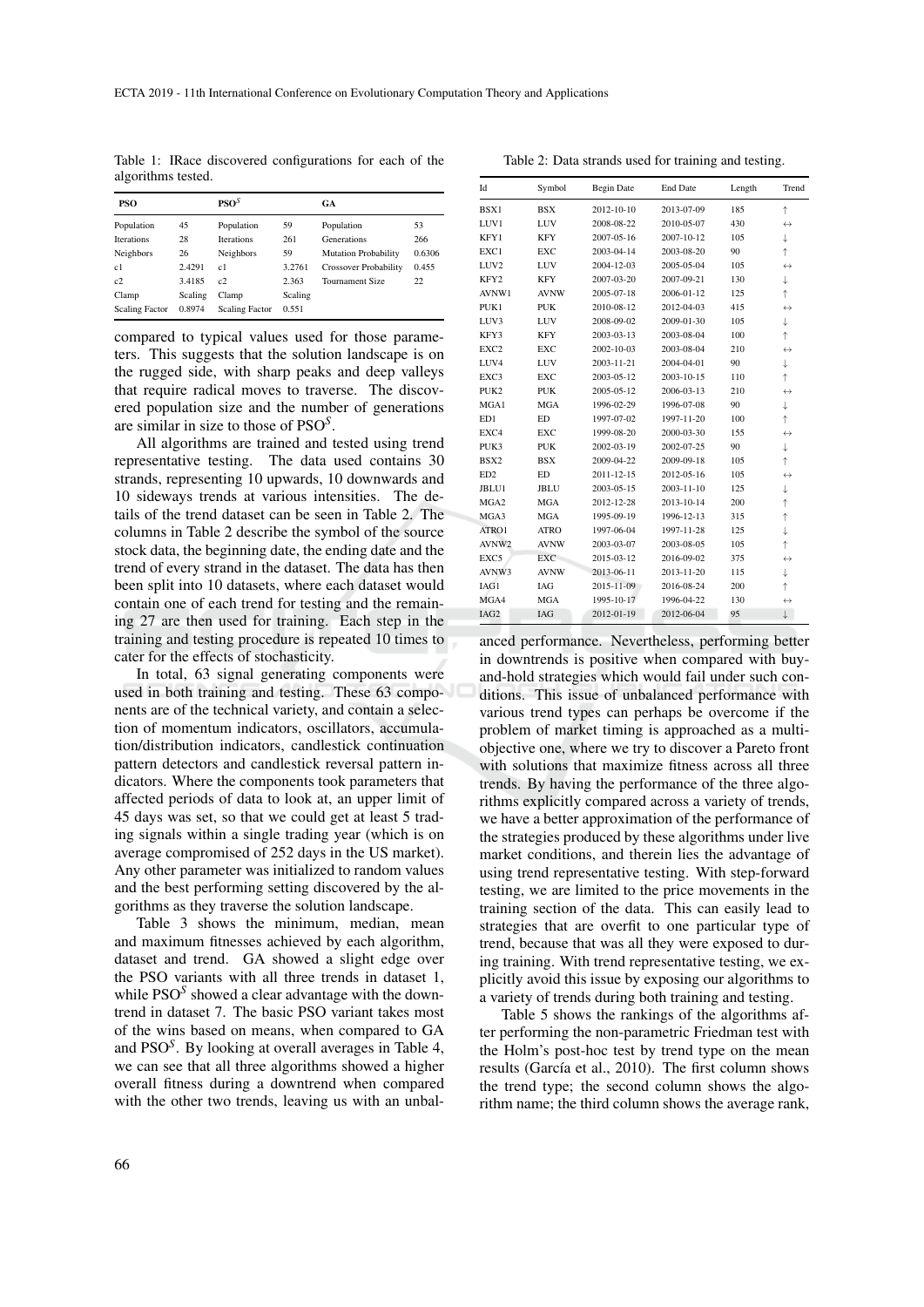|  | Table 3: Computational results for each algorithm over the 10 datasets. The min, median, mean and max values are determined  |  |  |  |  |
|--|------------------------------------------------------------------------------------------------------------------------------|--|--|--|--|
|  | by running each algorithm 10 times on each dataset. The best result for each dataset and trend combination is shown in bold. |  |  |  |  |

|                  |                   |                    |         | PSO <sup>S</sup> |         |         | GA       |         |         | <b>PSO</b> |         |         |         |         |
|------------------|-------------------|--------------------|---------|------------------|---------|---------|----------|---------|---------|------------|---------|---------|---------|---------|
| <b>Dataset</b>   | <b>Trend</b>      | <b>Test_Strand</b> | Min     | Median           | Mean    | Max     | Min      | Median  | Mean    | Max        | Min     | Median  | Mean    | Max     |
| $\pmb{0}$        | ↑                 | IAG1               | $-9.71$ | $-5.79$          | $-6.19$ | $-3.42$ | $-10.35$ | $-5.99$ | $-6.25$ | $-1.39$    | $-4.41$ | $-4.26$ | $-4.01$ | $-3.04$ |
|                  | $\leftrightarrow$ | MGA4               | 0.93    | 1.19             | 1.25    | 1.70    | 0.39     | 0.88    | 0.91    | 1.60       | 0.66    | 1.78    | 1.60    | 2.09    |
|                  | t                 | IAG <sub>2</sub>   | 0.69    | 0.93             | 1.22    | 2.17    | 0.80     | 1.95    | 1.71    | 2.16       | 2.17    | 2.17    | 2.17    | 2.17    |
| $\mathbf{1}$     | $\uparrow$        | BSX1               | $-0.85$ | $-0.34$          | $-0.39$ | $-0.11$ | $-0.67$  | $-0.35$ | $-0.36$ | $-0.13$    | $-5.91$ | $-0.31$ | $-0.85$ | $-0.02$ |
|                  | $\leftrightarrow$ | LUV1               | $-1.10$ | $-0.34$          | $-0.42$ | $-0.08$ | $-1.33$  | $-0.10$ | $-0.28$ | $-0.01$    | $-1.71$ | $-0.11$ | $-0.45$ | $-0.04$ |
|                  | t                 | KFY1               | 2.00    | 2.07             | 2.07    | 2.17    | 2.01     | 2.08    | 2.22    | 2.67       | 1.86    | 2.09    | 2.14    | 2.66    |
| $\boldsymbol{2}$ | $\uparrow$        | EXC1               | 2.80    | 2.83             | 2.85    | 2.92    | 2.80     | 2.82    | 2.83    | 2.90       | 2.80    | 2.80    | 2.80    | 2.80    |
|                  | $\leftrightarrow$ | LUV <sub>2</sub>   | 2.17    | 2.31             | 2.30    | 2.46    | 2.09     | 2.27    | 2.31    | 2.64       | 2.21    | 2.43    | 2.44    | 2.62    |
|                  | Ť.                | KFY2               | 1.65    | 2.00             | 2.04    | 2.85    | 1.61     | 1.75    | 1.77    | 2.05       | 1.56    | 1.98    | 2.15    | 3.61    |
| 3                | $\uparrow$        | AVNW1              | $-3.58$ | $-1.84$          | $-1.21$ | 1.22    | $-3.83$  | $-2.01$ | $-1.59$ | 1.29       | $-1.97$ | 0.70    | 0.10    | 1.26    |
|                  | $\leftrightarrow$ | PUK1               | $-2.45$ | $-1.25$          | $-1.00$ | 0.38    | $-2.84$  | $-1.44$ | $-1.32$ | 0.00       | $-2.37$ | $-0.05$ | $-0.39$ | 0.00    |
|                  | t                 | LUV3               | 1.58    | 2.67             | 3.02    | 6.12    | $-0.85$  | 2.91    | 2.03    | 4.63       | 1.08    | 3.06    | 3.17    | 4.70    |
| 4                | $\uparrow$        | KFY3               | 1.39    | 2.42             | 2.40    | 2.94    | 2.08     | 2.49    | 2.45    | 2.67       | 2.67    | 2.72    | 2.74    | 2.80    |
|                  | $\leftrightarrow$ | EXC2               | 0.08    | 1.13             | 0.99    | 1.62    | 0.16     | 0.91    | 0.84    | 1.55       | $-0.53$ | 1.31    | 1.03    | 1.60    |
|                  | t                 | LUV4               | 2.77    | 2.85             | 2.85    | 2.95    | 2.80     | 2.83    | 2.84    | 2.96       | 2.80    | 2.80    | 2.80    | 2.80    |
| 5                | $\uparrow$        | EXC3               | 1.52    | 2.02             | 2.00    | 2.39    | 1.39     | 1.64    | 1.71    | 2.14       | 1.96    | 2.03    | 2.12    | 2.38    |
|                  | $\leftrightarrow$ | PUK <sub>2</sub>   | $-1.51$ | $-0.23$          | $-0.28$ | 0.76    | $-4.10$  | $-0.10$ | $-0.88$ | 0.51       | 0.06    | 0.59    | 0.58    | 1.07    |
|                  | ↓                 | MGA1               | 2.80    | 3.14             | 3.15    | 3.80    | 2.80     | 2.99    | 2.98    | 3.15       | 2.80    | 2.80    | 2.80    | 2.80    |
| 6                | $\uparrow$        | ED1                | $-0.03$ | 1.26             | 1.21    | 2.32    | 0.38     | 1.14    | 1.10    | 1.98       | 1.75    | 1.75    | 1.88    | 2.44    |
|                  | $\leftrightarrow$ | EXC4               | 1.20    | 1.97             | 2.35    | 3.96    | 1.53     | 2.27    | 2.33    | 3.72       | 0.95    | 2.07    | 2.33    | 3.47    |
|                  | T                 | PUK3               | 2.25    | 2.43             | 2.60    | 3.66    | 2.38     | 2.45    | 2.57    | 3.66       | 2.80    | 2.80    | 2.80    | 2.80    |
| 7                | $\uparrow$        | BSX2               | 3.25    | 3.42             | 3.48    | 3.76    | 3.13     | 3.42    | 3.51    | 4.03       | 2.28    | 3.22    | 3.13    | 3.32    |
|                  | $\leftrightarrow$ | ED <sub>2</sub>    | 2.35    | 2.52             | 2.51    | 2.67    | 2.46     | 2.57    | 2.58    | 2.70       | 2.36    | 2.44    | 2.45    | 2.63    |
|                  |                   | JBLU1              | 6.59    | 10.68            | 10.28   | 13.09   | $-0.07$  | 9.41    | 7.99    | 12.06      | 0.62    | 8.08    | 7.56    | 11.95   |
| 8                | $\uparrow$        | MGA2               | $-4.87$ | $-4.63$          | $-3.29$ | 0.00    | $-6.38$  | $-4.34$ | $-4.50$ | $-3.39$    | $-4.69$ | $-4.33$ | $-3.28$ | $-0.04$ |
|                  | $\leftrightarrow$ | MGA3               | $-1.96$ | $-0.10$          | $-0.08$ | 1.34    | $-1.09$  | $-0.08$ | $-0.13$ | 0.51       | $-0.17$ | 0.27    | 0.23    | 0.48    |
|                  |                   | ATRO1              | 4.76    | 9.51             | 9.17    | 11.51   | $-8.86$  | 9.75    | 8.49    | 16.08      | 5.29    | 9.10    | 8.68    | 11.31   |
| 9                | ↑                 | AVNW2              | 3.94    | 4.77             | 4.63    | 5.67    | 2.09     | 4.14    | 4.20    | 5.65       | 2.68    | 3.67    | 3.48    | 3.99    |
|                  | $\leftrightarrow$ | EXC5               | $-0.59$ | $-0.35$          | $-0.19$ | 0.56    | $-1.18$  | $-0.40$ | $-0.27$ | 0.96       | $-0.61$ | 0.44    | 0.27    | 0.87    |
|                  | Τ                 | AVNW3              | 1.86    | 2.01             | 2.02    | 2.20    | 1.75     | 1.96    | 1.97    | 2.14       | 1.75    | 1.92    | 1.94    | 2.10    |

Table 4: Overall average fitness by trend for each algorithm.

| Trend     | PSO <sup>S</sup> | Algorithm<br>GA | <b>PSO</b> |
|-----------|------------------|-----------------|------------|
| Downtrend | 3.84             | 3.46            | 3.62       |
| Sideways  | 0.74             | 0.61            | 1.01       |
| Uptrend   | 0.55             | 0.31            | 0.81       |

Table 5: Average rankings of each algorithm according to the Friedman non-parametric test with the Holm post-hoc test over the mean performance. No statistical differences at the significance level 5% were observed.

| Trend     | Algorithm        | Ranking | <i>p</i> -value | Holm  |
|-----------|------------------|---------|-----------------|-------|
| Downtrend | $PSOS$ (control) | 1.7     |                 |       |
|           | <b>PSO</b>       | 2.0     | 0.6708          | 0.05  |
|           | <b>GA</b>        | 2.3     | 0.1797          | 0.025 |
| Sideways  | PSO (control)    | 1.7     |                 |       |
|           | GA               | 2.0     | 0.5023          | 0.05  |
|           | PSO <sup>S</sup> | 2.3     | 0.1797          | 0.025 |
| Uptrend   | $PSOS$ (control) | 1.9     |                 |       |
|           | GA               | 1.9     | 0.9999          | 0.05  |
|           | <b>PSO</b>       | 2.2     | 0.5023          | 0.025 |

where the lower the rank the better the algorithm's performance; the fourth column shows the p-value of the statistical test when the average rank is compared to the average rank of the algorithm with the best rank

(control algorithm); the fifth shows the Holm's critical value. Statistically significant differences at the 5% level between the average ranks of an algorithm and the control algorithm are determined by the fact that the *p*-value is lower than the critical value, indicating that the control algorithm is significantly better than the algorithm in that row. The non-parametric Friedman test was chosen as it does not make assumptions that the data is normally distributed, a requirement for equivalent parametric tests. We can see from this table that PSO and PSO*<sup>S</sup>* were ranked higher than GA in both downtrends and sideways, with a close tie for uptrends, although not at a statistically significant level. This suggests that PSO, both in its basic and modified flavors, is competitive with GA when it comes to the domain of market timing. PSO, in particular, has an advantage over GA in that it achieves these highly competitive results with an order of magnitude fewer number of iterations using a similar population size. The stochastic state update modification has given PSO*<sup>S</sup>* a small improvement in ranking when tested in downtrends and uptrends over the PSO, although this is achieved with a greater number of iterations.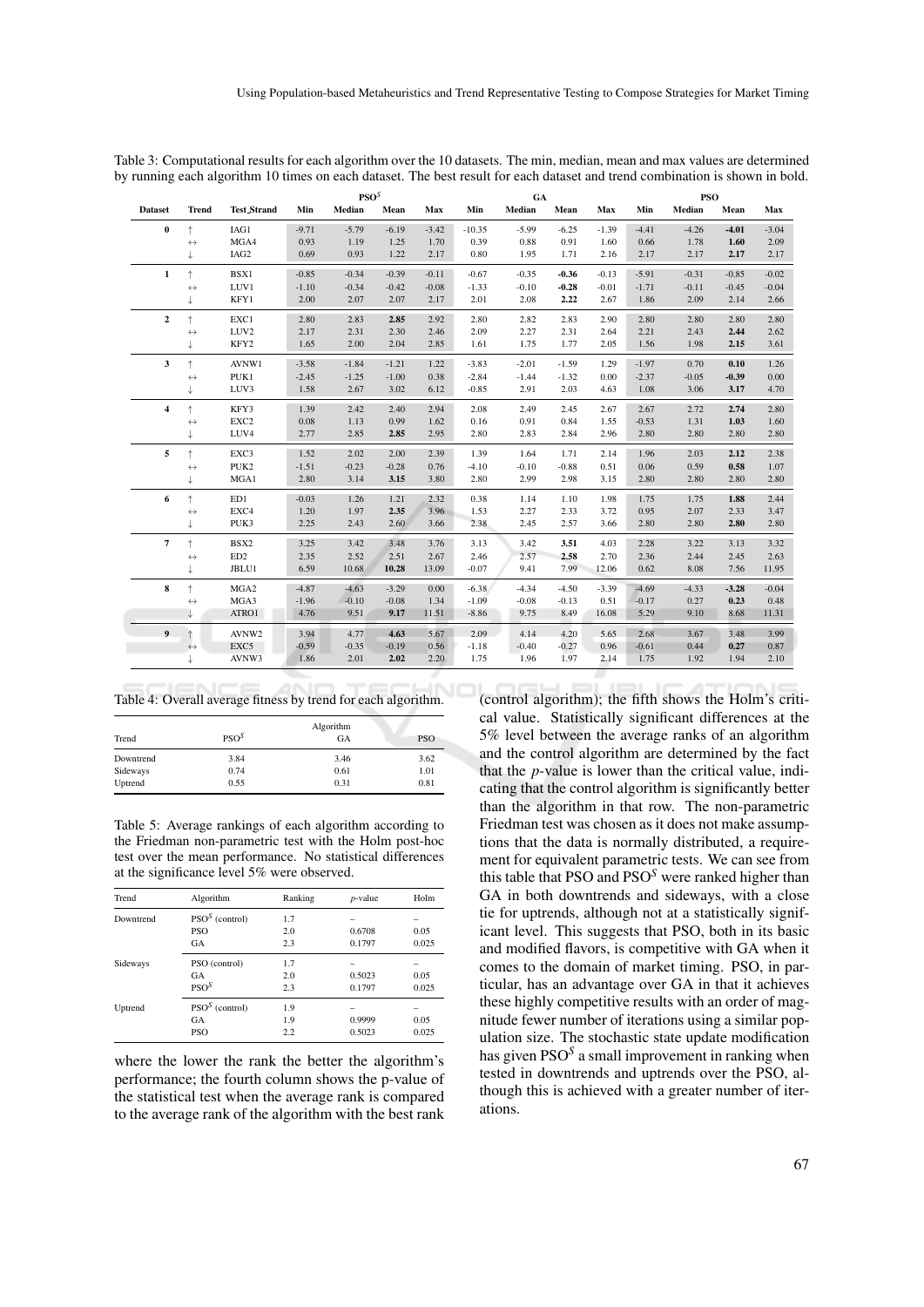#### 7 CONCLUSION

In this paper, we reviewed a formulation for the market timing problem and introduced three new contributions: (i) using trend representative testing to expose potential solutions to various market conditions while training and testing; (ii) designed GA and PSO algorithms to tackle market timing and finally (iii) compared our proposed GA and PSO algorithms using 30 strands (stocks undergoing a particular trend) and 63 signal generating components. Our results showed that the PSO variants are competitive to GA – which is the most widely used metaheuristic in market timing – and ranked better when it came to performance, with one variant doing so at a fraction of the number of iterations used by GA.

We suggest the following avenues of future research. First, use a more sophisticated measure of financial fitness. This would allow us to simulate hidden costs of trading such as slippage. Second, approach the problem of market timing as a multiobjective one by trying to maximize performance across the three types of trends and against multiple financial objectives. Finally, adapt more metaheuristics to tackle market timing and compare its performance against the currently proposed ones in significantly larger datasets. We could then use meta-learning to understand if and when metaheuristics perform significantly better than others under particular conditions and use that information to build hybrid approaches that use more than one metaheuristic to build strategies for market timing.

### **REFERENCES**

- Abdelbar, A. (2008). Stubborn ants. In *IEEE Swarm Intelligence Symposium, SIS 2008*, pages 1 – 5.
- Allen, F. and Karjalainen, R. (1999). Using genetic algorithms to find technical trading rules. *Journal of Financial Economics*, 51(2):245–271.
- Bera, A., Sychel, D., and Sacharski, B. (2014). Improved Particle Swarm Optimization method for investment strategies parameters computing. *Journal of Theoretical and Applied Computer Science*, 8(4):45–55.
- Briza, A. C. and Naval Jr., P. C. (2011). Stock trading system based on the multi-objective particle swarm optimization of technical indicators on end-of-day market data. *Applied Soft Computing*, 11(1):1191–1201.
- Chakravarty, S. and Dash, P. K. (2012). A PSO based integrated functional link net and interval type-2 fuzzy logic system for predicting stock market indices. *Applied Soft Computing*, 12(2):931–941.
- Chen, S.-M. and Kao, P.-Y. (2013). TAIEX forecasting based on fuzzy time series, particle swarm optimiza-

tion techniques and support vector machines. *Information Sciences*, 247:62–71.

- Clerc, M. (1999). The swarm and the queen: towards a deterministic and adaptive particle swarm optimization. In *Proceedings of the 1999 Congress on Evolutionary Computation-CEC99 (Cat. No. 99TH8406)*, volume 3, pages 1951–1957.
- Clerc, M. (2002). Think locally act locally-a framework for adaptive particle swarm optimizers. *IEEE Journal of Evolutionary Computation*, 29:1951–1957.
- de la Fuente, D., Garrido, A., Laviada, J., and Gómez, A. (2006). Genetic algorithms to optimise the time to make stock market investment. In *Genetic and Evolutionary Computation Conference*, pages 1857–1858.
- Engelbrecht, A. P. (2005). *Fundamentals of Computational Swarm Intelligence*. John Wiley & Sons Ltd.
- García, S., Fernández, A., Luengo, J., and Herrera, F. (2010). Advanced nonparametric tests for multiple comparisons in the design of experiments in computational intelligence and data mining: Experimental analysis of power. *Inf. Sci.*, 180(10):2044–2064.
- Hu, Y., Liu, K., Zhang, X., Su, L., Ngai, E. W. T., and Liu, M. (2015). Application of evolutionary computation for rule discovery in stock algorithmic trading: A literature review. *Applied Soft Computing*, 36:534–551.
- Kampouridis, M. and Otero, F. E. (2017). Evolving trading strategies using directional changes. *Expert Systems with Applications*, 73:145–160.
- Karathanasopoulos, A., Dunis, C., and Khalil, S. (2016). Modelling, forecasting and trading with a new sliding window approach: the crack spread example. *Quantitative Finance*, 7688(September):1–12.
- Kaufman, P. J. (2013). *Trading Systems and Methods*. John Wiley & Sons, Inc, 5th edition.
- Kim, Y., Ahn, W., Oh, K. J., and Enke, D. (2017). An intelligent hybrid trading system for discovering trading rules for the futures market using rough sets and genetic algorithms. *Applied Soft Computing*, 55:127– 140.
- Ladyzynski, P. and Grzegorzewski, P. (2013). Particle swarm intelligence tunning of fuzzy geometric protoforms for price patterns recognition and stock trading. *Expert Systems with Applications*, 40(7):2391–2397.
- Liu, C. F., Yeh, C. Y., and Lee, S. J. (2012). Application of type-2 neuro-fuzzy modeling in stock price prediction. *Applied Soft Computing*, 12(4):1348–1358.
- López-Ibáñez, M., Dubois-Lacoste, J., Pérez Cáceres, L., Stützle, T., and Birattari, M. (2016). The irace package: Iterated racing for automatic algorithm configuration. *Operations Research Perspectives*, 3:43–58.
- Mohamed, I. and Otero, F. E. (2018). Using Particle Swarms to Build Strategies for Market Timing: A Comparative Study. In *Swarm Intelligence: 11th International Conference, ANTS 2018, Rome, Italy, October 29–31, 2018, Proceedings*, pages 435–436. Springer International Publishing.
- Patterson, S. (2013). *Dark Pools: The Rise of A.I. Trading Machines and the Looming Threat to Wall Street*. Random House Business Books.